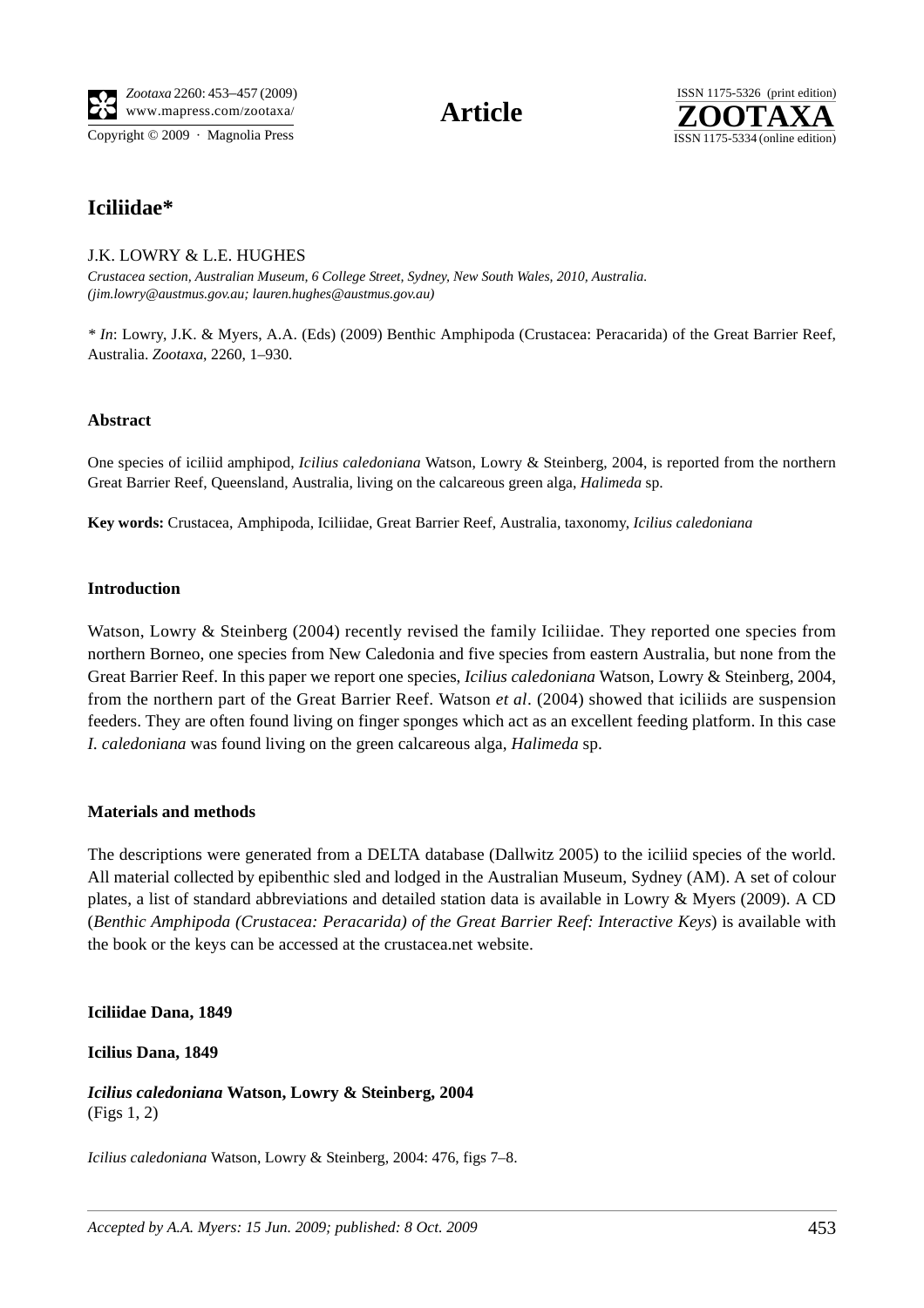

**FIGURE 1.** *Icilius caledoniana* Watson, Lowry & Steinberg, 2004, female habitus, 2.5 mm AM P75503; female, 3.0 mm, AM P75502, between Lizard Island and Carter Reef, Great Barrier Reef.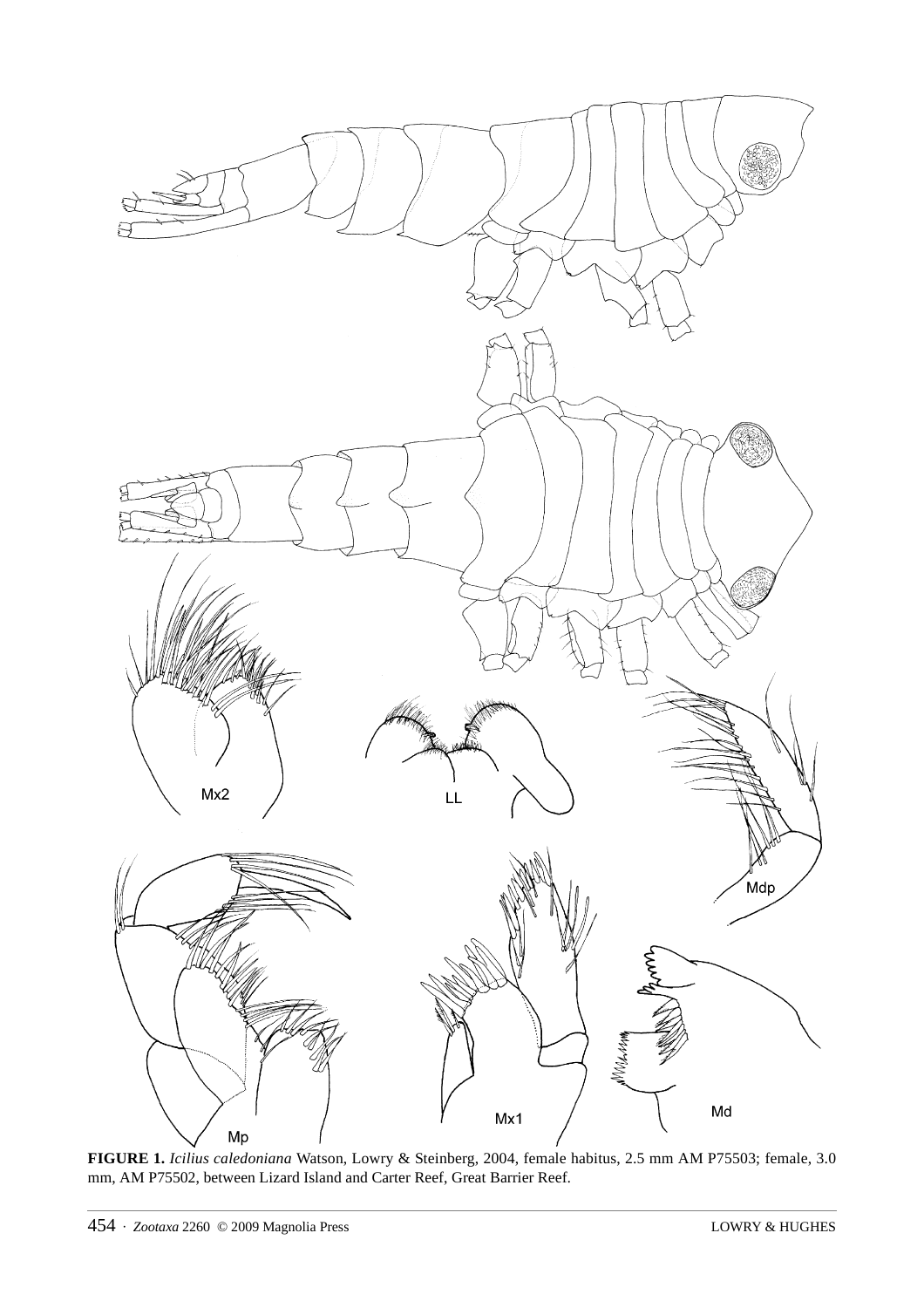

**FIGURE 2.** *Icilius caledoniana* Watson, Lowry & Steinberg, 2004, female, 3.0 mm; AM P75502, between Lizard Island and Carter Reef, Great Barrier Reef.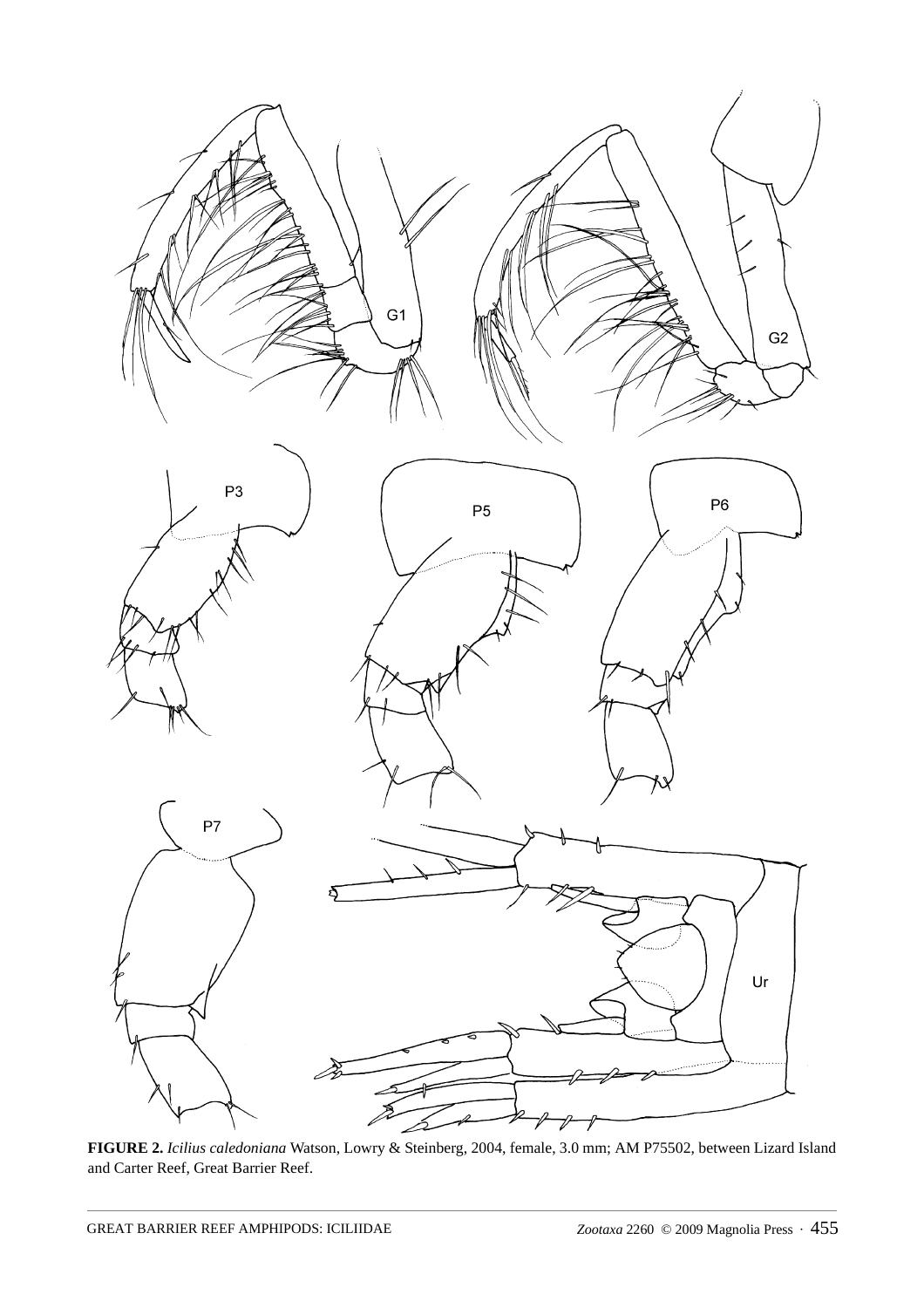**Material examined.** 1 female, 3.0 mm, 3 slides, AM P75502 (JML 81/26-11-4); 1 female, 2.5 mm, AM P75503 (JML 81/26-11-4); 43 females, AM AM P75504 (JML 81/26-11-4).

**Type locality.** Off I'îlot Maitre, Southwest Lagoon, New Caledonia (22°19.61'S 166°24.7'E), living on the calcareous green alga *Halimeda* sp., 10.5 m depth.

**Description.** Based on female, 3.0 mm, AM P75502.

**Head.** *Head* rostrum rounded. *Antenna 1* peduncular article 1 longer than (1.19 x) article 2; accessory flagellum present, accessory flagellum 1-articulate; flagellum 29+ articles. *Antenna 2* flagellum 28+ articles. *Mandible* left incisor with 5 serrations, right incisor with 6 serrations; accessory setal rows: left with 8 setae, right with 9 setae; molar, triturating surface well developed basally; palp article 2 slender, length 4 x breadth, 1.1 x article 3; article 3 slender, straight, slightly falcate distally. *Upper lip* apically notched, setose. *Lower lip*  inner lobes present; outer lobes entire; mandibular lobes rounded apically. *Maxilla 1* inner plate with 4 apical pappose setae; outer plate with 11 setal-teeth; palp with 8 apical robust setae and many subapical slender setae.

**Pereon.** *Pereonite 7* posterodorsal margin with large mid-dorsal bulge, without setae along posterior margin. *Gnathopods 1 and 2* not sexually dimorphic; simple with long, slender setae along posterior margin. *Gnathopod 1* basis 0.9 x carpus length; carpus subequal in length to propodus length. *Gnathopod 2* basis 0.8 x carpus length; carpus 1.2 x propodus length. *Pereopods 3–4* sexually dimorphic; similar in size to pereopods 5–6; simple; basis without midmedial row of vertical pappose setae, without submarginal row of robust setae, without marginal row of pappose setae. *Pereopod 3* carpus length 2.4 x breadth; propodus length 4.3 x breadth, 1.6 x carpus length, with 2 rows of posterodistal robust setae. *Pereopod 4* carpus length 3.2 x breadth; propodus length 5.3 x breadth, propodus 1.4 x carpus length, with 2 rows of posterodistal robust setae. *Pereopod 5* coxa with rounded posteroventral corner; basis length 2.8 x breadth, basis with weakly setose posterior margin; carpus with well developed anterodistal bump, with weakly setose posterior margin; propodus length 7.3 x breadth, propodus with weakly setose posterior margin. *Pereopod 6* coxa with subacute posterodistal corner; basis length 1.9 x breadth, basis with weakly setose posterior margin; carpus with well developed anterodistal bump, with weakly setose posterior margin; propodus length 3.5 x breadth, propodus with weakly setose posterior margin. *Pereopod* 7 coxa with rounded posteroventral corner; basis length 1.7 x breadth, basis with rounded posterodorsal corner, with weakly setose posterior margin, posteroventral corner bicuspidate, outer cusp much longer than inner; carpus with well developed anterodistal bump, with weakly setose posterior margin; propodus length 9.4 x breadth, propodus with weakly setose posterior margin.

**Pleon.** *Pleonite 1* posterodorsal margin with mid-dorsal spine, pleonite 1 without setae along posterior margin, posterolateral margins without spines. *Pleonite 2* with mid-dorsal spine, without setae along posterior margin, posterolateral margin without spines. *Pleonite 3 smooth, without spines or bulges*, without setae along posterior margin, posterolateral margin without spines. *Urosomite 1* short, less than 2 x length of urosomite 2. *Uropod 1* outer ramus 0.9 x inner ramus. *Uropod 2* outer ramus 0.6 x inner ramus. *Uropod 3* peduncle with well developed distomedial flange; outer ramus 0.4 x inner ramus; inner ramus without proximal setal fan. *Telson* longer than broad, tapering distally, with tiny apical setae.

**Habitat.** Living in algae and sediment, 32–38 m depth.

**Remarks.** This is the first record of *I. caledoniana* from Australia and the only record of the genus from the Great Barrier Reef.

**Distribution.** *Australia*. Queensland: Carter Reef, Lizard Island (current study). *New Caledonia*. Southwest Lagoon (Watson, *et al*. 2004).

#### **References**

Dana, J.D. (1849) Synopsis of the genera of Gammaracea. *American Journal of Science and Arts,* Series 2, 8, 135–140. Dallwitz, M. J. (2005) Overview of the DELTA System. http://delta-intkey.com. Last accessed (8/9/2007). Lowry, J.K. & Myers, A.A. (2009) Foreword. *In*: Lowry, J.K. & Myers, A.A. (Eds), Benthic Amphipoda of the Great